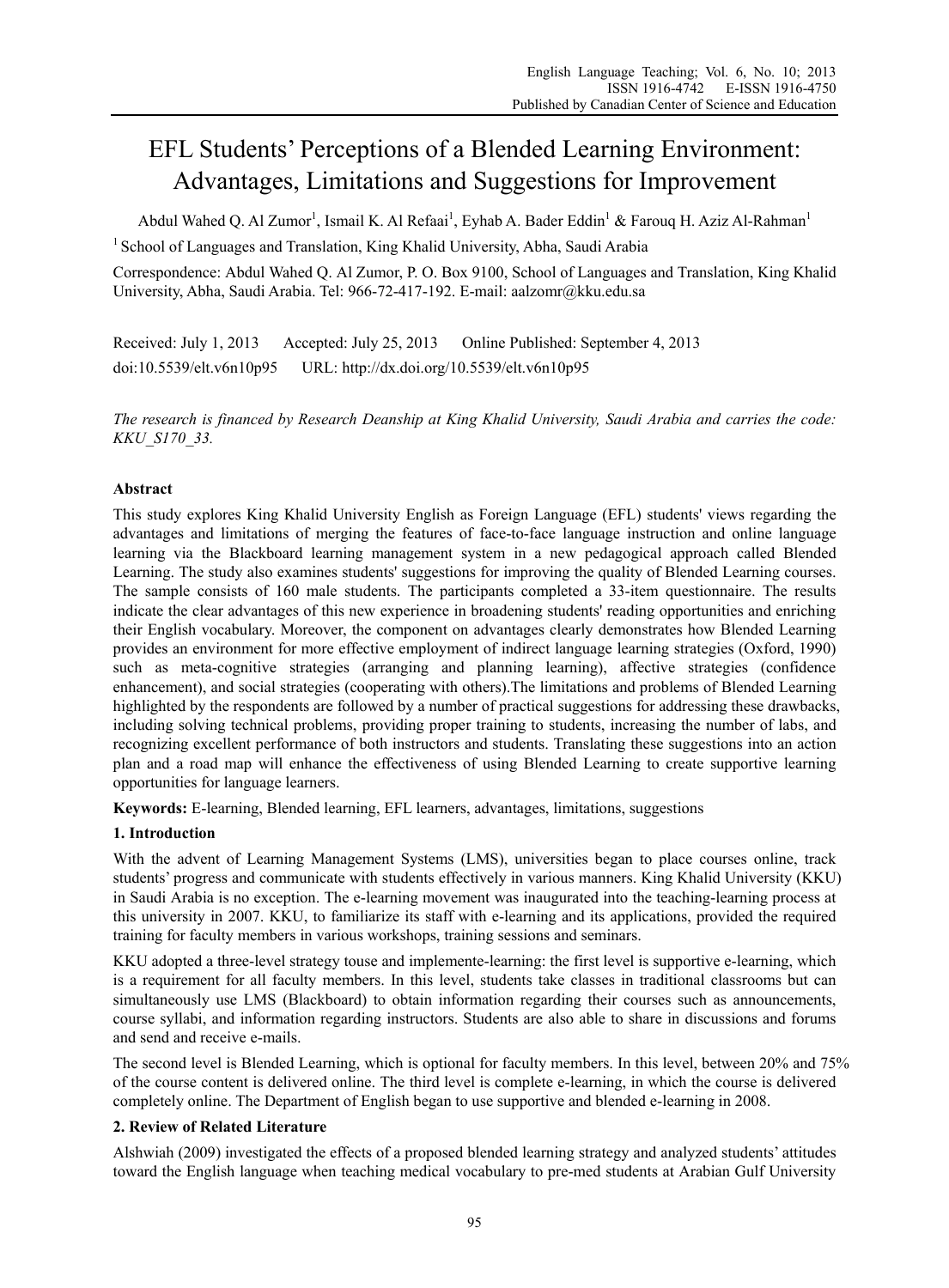(AGU). The sample was divided into two groups: a control group and an experimental group. Findings showed no statistically significant differences between the experimental and the control groups regarding achievement or attitude toward the English language. The results also indicated that the experimental group members demonstrated a high degree of satisfaction with the online unit. Akyuz (2009) examined the effects of blended learning on students' critical thinking skills. The sample of this study comprised 44 students in the computer department at Ankara University. This study used the pretest posttest single model. Findings indicatedno significant difference between pretest and posttest results. According to the researcher, this may be attributed to the short durationof the study (five weeks).Badawi (2009) investigated the effectiveness of using blended learning in developing prospective teachers' pedagogical knowledge and performance. The study sample included 38 EFL prospective Saudi teachers at the Faculty of Education and Arts, TabukUniversity. The sample was divided into two groups. The first group studied four TEFL units using the traditional method whereas the second group studied the identical four units using the blended learning model. The results indicated that the blended learning model was more effective than the traditional model in developing prospective teachers' pedagogical knowledge. However, no significant difference was observed between face-to-face learning and blended learning in developing the prospective teachers' pedagogical performance. Artino (2010) examined the relation between personal factors and students' choice of instructional format. Findings showed that students who preferred to enroll in online courses reported greater confidence in their ability to learn online and greater satisfaction with their online learning experience than other students. Adas and Abu Shmais' study (2011), Students' Perceptions toward Blended Learning Environment, used the OCC (Online Course Container: A Course Management System). This study concluded that the students' attitudes toward Blended Learning were positive in terms of the process, ease of use and content. Moreover, their studyreflected the students' extensive Internet and IT skills and interests because of Internet availability and accessibility. Aliweh (2011) exploredEgyptian EFL students' learning styles and satisfaction with web-based materials, and the study showed highly positive perceptions because of an array of benefits (e.g., usefulness, enjoyment, accessibility, convenience, and richness of resources). Althoughstudents' gender had a significant effect on students' learning style preferences, it had no bearing on their satisfaction with web-based materials. Behjat, Yamini and Bagheri (2012) discovered in a study in the Iranian tertiary education context that blending traditional classroom instruction and technology can help learners excel in their reading comprehension. Al-Mansour and Al-Shorman (2009) studied the effect of computer-assisted instruction on Saudi university students' learning of English, and their findings indicated that the integration of technology into a traditional face-to-face class hada positive effect on the experimental groups' achievement.Alebaikan (2010) studied the perceptions of blended learning in Saudi universities and concluded that the advantage of this hybrid mode of learning was recognized by the Ministry of Saudi Higher Education as a solution to the challenge of providing a college education to arapidlygrowing student population. She also argued that blended learning has the potential to offer a successful learning experience in Saudi Arabia. One of the major conclusions in her study is that a blended learning environment offers Saudi females the flexibility to continue their higher education while maintaining their own cultural values and traditions.Alebaikan and Troudi (2010) investigated online discussions in blended courses at Saudi universities. They noticed that involving the students in online discussions can positively affect their learning when responding to peer questions, sharing new ideas and receiving regular feedback from their instructors.

Al-Harbi's study (2011), "E-Learning in Saudi Tertiary Education: Potential and Challenges," showed that e-learning acceptance is influenced by different factors. Astudent'sattitude toward e-learning is the most important factor in determining a student's intention to use e-learning. Students' decision to use e-learning is also determined by their subjective norm, i.e., the influence of the important people around them. Moreover, perceived e-learning accessibility plays a role in shaping the students' behavioral intention regarding e-learning acceptance. Such results support the seminal works in the area of technology acceptance. Bendania (2011) attempted to explore instructors' and learners' attitudes towardteaching and learning online at King Fahd University of Petroleum and Minerals in Saudi Arabia. The results of the study showed positive attitudes toward the use of ICT in instruction and learning. In this study, the factors related to attitudes, mainly experience, confidence, enjoyment, usefulness, intention touse, motivation and whether students had ICT skills were all correlated. Faqeeh (2011) conducted a studyon the factors influencing e-learners' acceptance of the Blackboard at King Khalid University. The study's findings demonstrated that informants identified the facilitators and inhibitors of e-learning previously recognized in prior research. They also showed that students are ready to accept technology implementation and to shift to an e-learning model of education. In the same context, Al-Dosari (2011) examined the faculty members' and students' perceptions of e-learning in the English department and observed that their responses were generally positiveand indicated that learning improved in an e-learning environment compared with a traditional approach.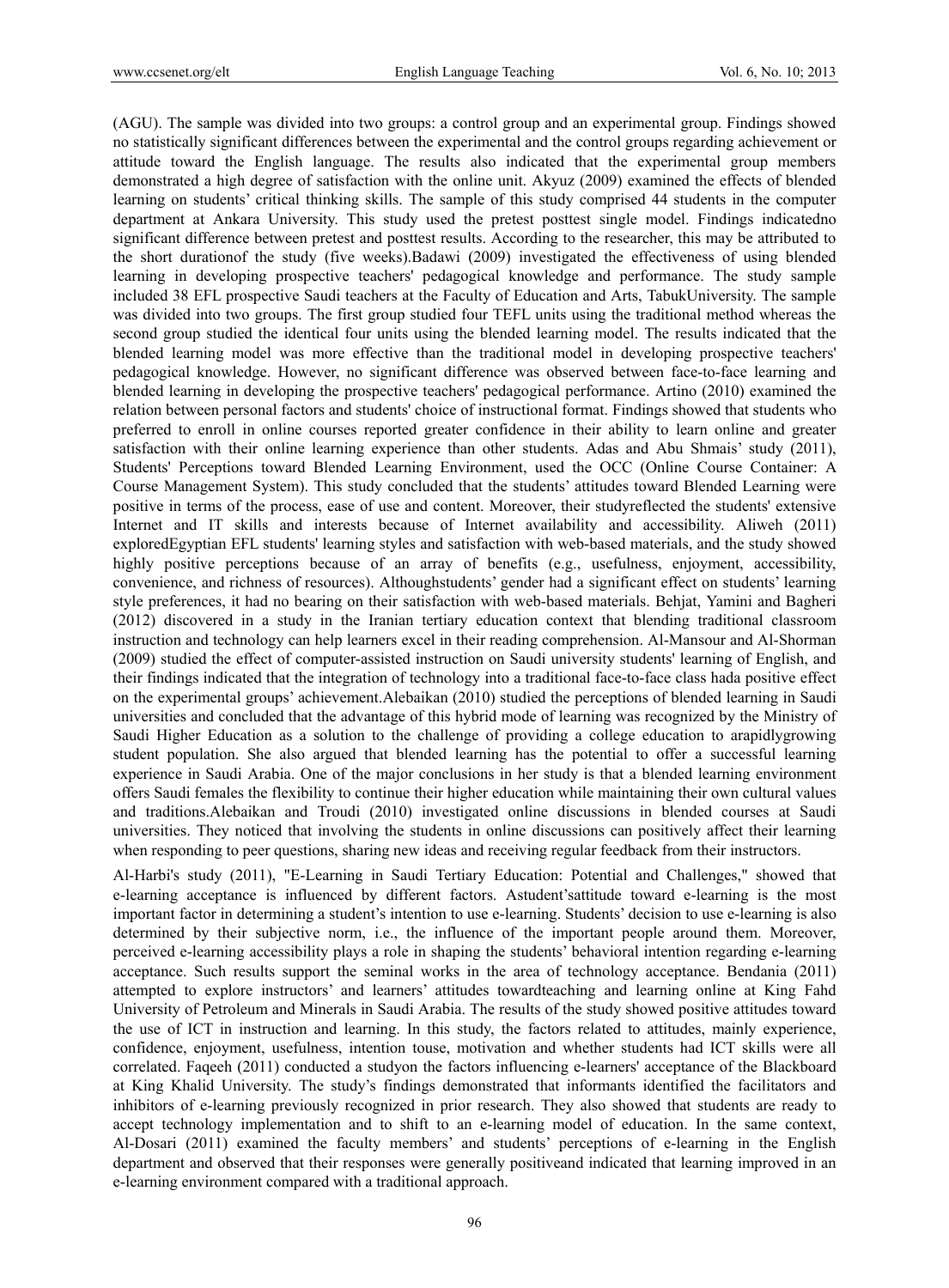The current study attempts to probe deeply into more detailed perceptions of the EFL learners with regard to the effect that the blended learning environment has on their various English language skills development, the perceived advantages of this new experience, the limitations of the new mode of learning and their perceived suggestions for enhancing the quality of web-based learning atthe university.

## **3. What is Blended Learning?**

Blended learning has become a popular form of education. It "means integrating the online and face-to-face formats to create a more effective learning experience" (Brew, 2008, p. 98). With blended learning, teachers can use online resources in their daily classroom activities to engage students and help them become more active and more effective learners. Badawi defined blended learning as "a flexible approach that combines face-to-face learning activities with online learning practices that allow students to exchange collective and individual feedback and responses [in]four specific areas, namely,learner feedback, learner strategies, and alternative assessment synchronously or asynchronously" (Badawi, 2009, p. 15).

Procter defined blended learning as "the effective combination of different modes of delivery, models of teaching and styles of learning" (in Yilmaz-Soylu, 2008, p. 26). In addition, Bielawaski and Metcalf (2003) defined blended learning as follows: "Blended learning focuses on optimizing achievement of learning objectives by applying the right learning technologies to match the right learning styles to transfer the right skills to the right person at the right time." This definition is based on the following priciples: (Metcalf, 2003)

1) Belnded learning focuses on achievingobjectives effectively.

2) Blended learning should cater toall learning styles.

3) Blended learning should be based on learners' needs.

4) Blended learning should be availbale to learners when they need it: "The most effective learning strategy is just-what-I-need, just-in-time."Blended Learning extends teaching and learning beyond the classroom walls and includes two types of interaction: face-to-face interaction and web-based interaction. The latter can be either synchronous or asynchronous. The term synchronous "is frequently used to describe live training online- real time interaction between an instructor and remote students" (Metcalf, 2003). The term asynchronous means "instruction is just-in-time, when you need it" (Metcalf, 2003).

Both face-to-face and online teaching environments have their advantages; however, as Laurillard (1996) indicates, "A mixture of teaching and learning methods will always be the most efficient manner in which to support student learning because only then it is possible to embrace all the activities of discussion, interaction, adaptation and reflection, which are essential for academic learning" (in Towndrow& Cheers, 2003, p. 57). Another important benefit of blended learning is that it saves time. According to McCarthy and Murphy (2010, p. 670), "Students would be able to complete programs in less time".

The significance of this study stems from the idea that knowing students' views and opinions helps teachers evaluate the teaching-learning process. Yilmaz-Soylu states, "The degree of learners' expectations, satisfaction, opinions or views on courses has played an important role in evaluating the effectiveness of learning processes" (Yilmaz-Soylu, 2008, p. 27). Furthermore, "When students perceive their experience as enjoyable, satisfying, and personally fulfilling, they tend to interact more, which results in enhanced learning" (Esani, 2010, p. 187).

## **4. Methods**

#### *4.1 Research Questions*

1) Are there correlations among students' level, GPA, experience with blended learning, computer and Internet literacy and their perceptions regarding the advantages and limitations of Blended Learning?

2) How do KKU EFL students perceive the effect of blended learning on the development of English language skills?

3) What are students' perceptions regarding the advantages and limitations of blended e-learning?

4) What are students' suggestions to improve the delivery and implementation of blended courses inthe Department of English?

## *4.2 Sample*

As shown in table (1) below, 160 male EFL students from the Department of English, Faculty of Languages and Translation, KKU, participated in this study. This table provides a detailed description of the research sample.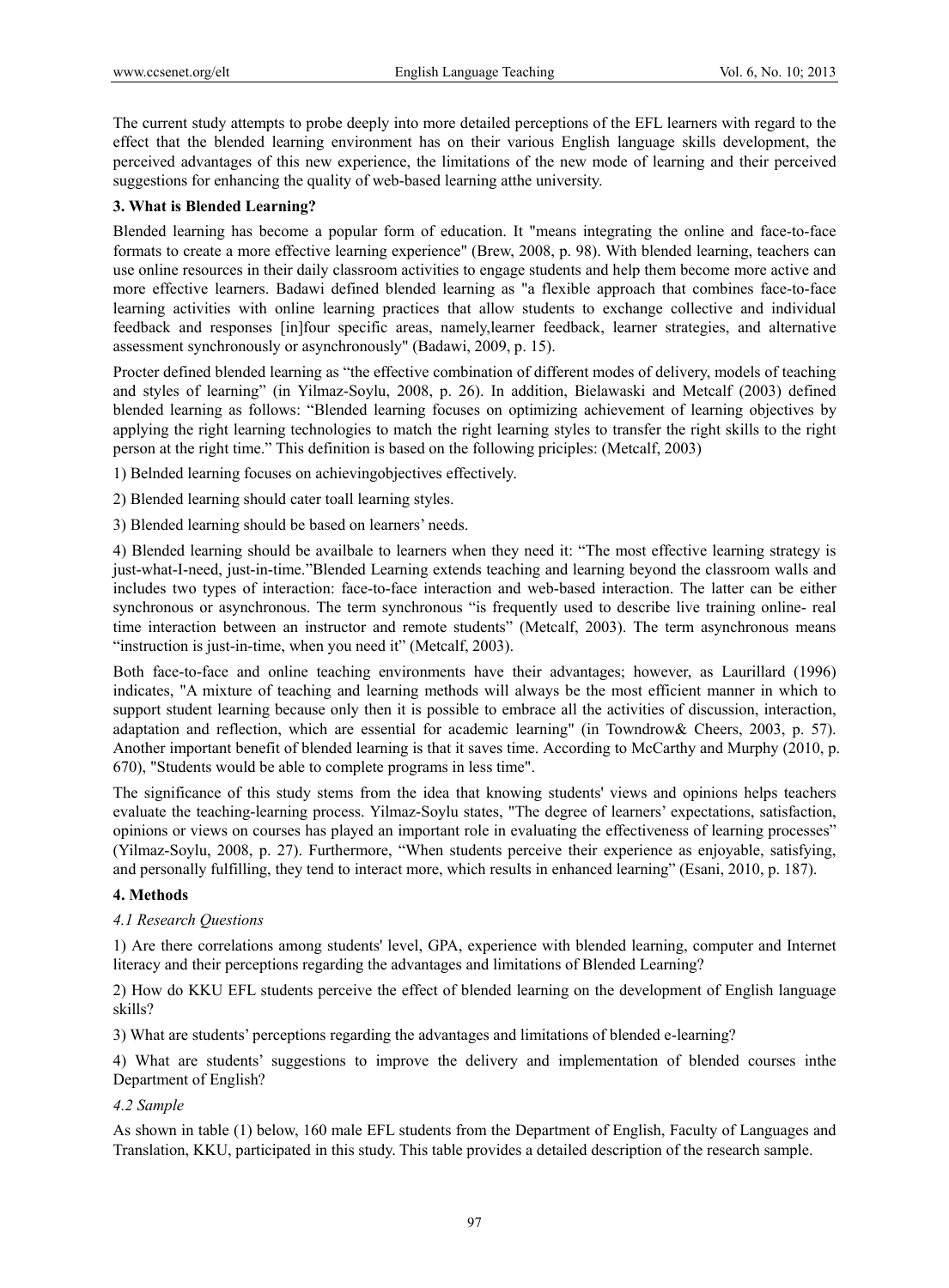| <b>Independent Variables</b> | Categories          | N.             | $\frac{0}{0}$ |
|------------------------------|---------------------|----------------|---------------|
| Level                        | 5                   | 59             | 36.5          |
|                              | 6                   | 24             | 15.1          |
|                              | 7                   | 49             | 30.08         |
|                              | 8                   | 28             | 17.6          |
| <b>GPA</b>                   | $2 - 2.74$          | 52             | 32.7          |
|                              | $2.75 - 2.3.74$     | 78             | 48.4          |
|                              | $3.75 - 4.49$       | 26             | 16.4          |
|                              | 4.50 and above      | $\overline{4}$ | 2.5           |
| Number of blended courses    | 1-3 Courses         | 81             | 50.3          |
|                              | 4-6 Courses         | 46             | 28.9          |
|                              | 7 Courses and above | 33             | 20.8          |
| Computer Literacy            | Weak                | 14             | 8.8           |
|                              | Good                | 75             | 46.5          |
|                              | Very good           | 51             | 32.1          |
|                              | Excellent           | 20             | 12.6          |

#### Table 1. Description of the study sample

### *4.3 Instrument*

The research instrument used in this study was a questionnaire divided into four sections (see appendix). The first section collected data regarding the students' Internet skills, computer literacy and e-learning experience. The second section of the questionnare consisted of thirty-three Likert-type statements and focused on language areas or skills that students improved by blended e-learning courses, advantages, limitations and suggestions for improving their e-learning experience. The third section of the questionnaire contained three open-ended questions to elicit qualitative data regarding students' perceptions of the blended learning environment.

To ensure the validity and reliability of the questionnaire, the inter-rater approach was followed. Three professors who teach in the English Department at KKU rated the questionnaire and provided written feedback. The questionnaire was then modified in light of the comments and suggestions of the three evaluators. In addition, Cronbach's Alpha was used to measure the reliability of the questionnaire. For this questionnaire, the calculated Alpha, using SPSS, was 0.79, which indicates a high level of internal consistency for the scale used with this specific sample. In addition, the questionnaire was administered to a group of 40 students during the summer semester of 2012 as a pilot study, which led to a few modifications and improvements and ensured the instrument's validity and reliability.

#### **5. Limitations of the Study**

The present study involved only male students because boys' and girls' campuses are separate in Saudi universities and it is not easy for male instructors to approach female students for detailed investigations of various academic issues. Such issues can only be discussed with females in detail on girls' campuses and only by female instructors. Another limitation that requires interpretation is the sample selection, which was confined to levels five through eight because it is at this level that students' mature perceptions have been shaped after four consecutive semesters of learning in the blended mode.

The researchers wish they could have studied the actual effect of blended learning on English language skills development rather than studying the students' perceptions regarding the possible effect. The limited time allotted for this funded research (six months) did not allow for such deep investigation to occur. However, the researchers aspire to continuing this project in future research by delving deeply into the real effects by conducting an experimental study with a control group and an experimental group, a method that is likely to measure the real outcomes of merging face-to-face with virtual instruction.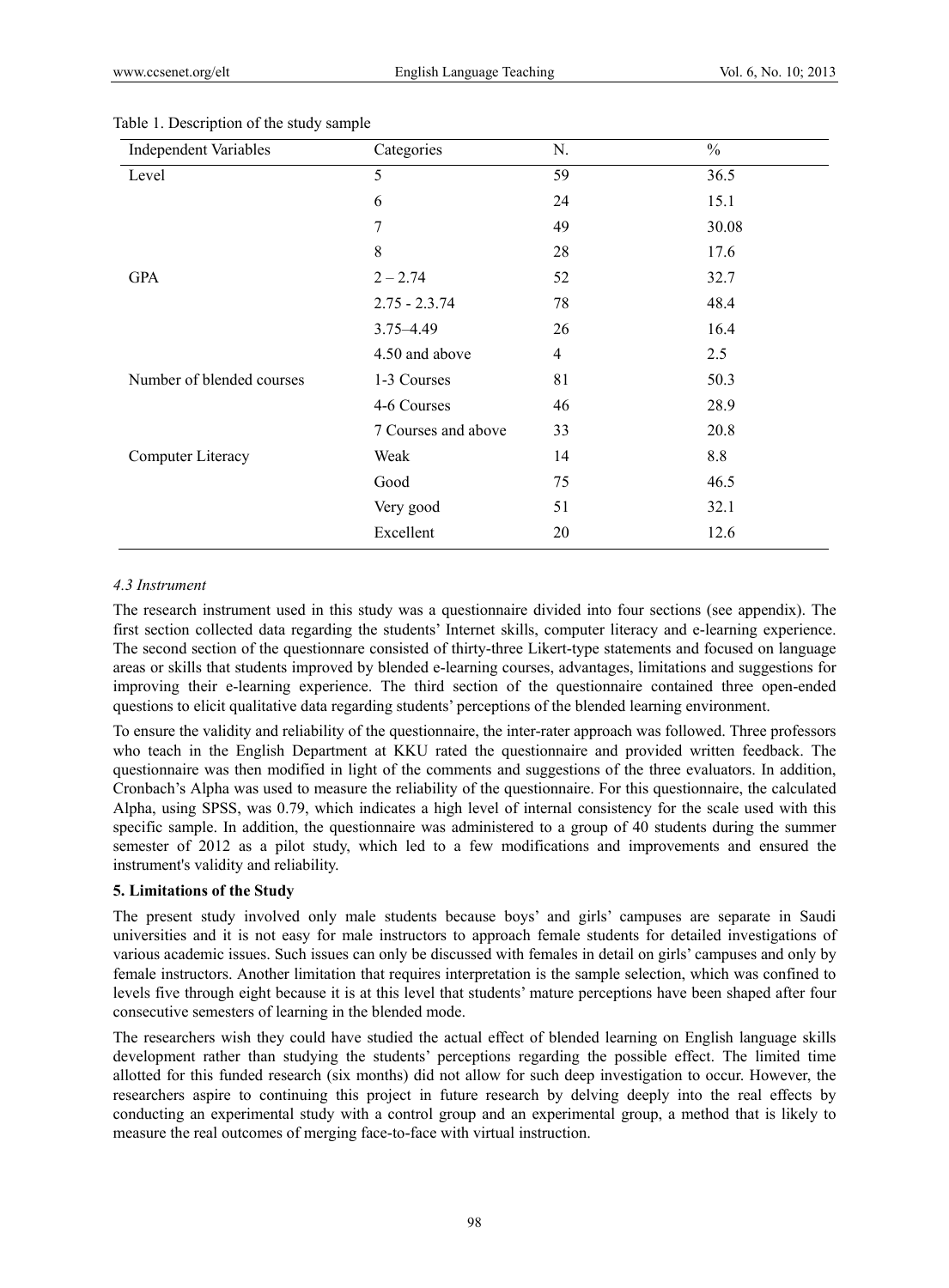### **6. Results**

### *6.1 Perceptions Guiding Variables*

To answer the first question of this study, the statistics in this section present the results of the analysis of possible variance (ANOVA) in perceptions based on students' level (5th, 6th, 7th or8th), number of blended courses the participants in the study had taken before the time of data collection, the students' GPA (grade point average) and their computer and Internet literacy. These four variables were expected to guide the respondents' perceptions regarding language areas benefitting from a blended learning environment, advantages, limitations and suggestions for enhancing the hybrid learning experience.

|         |                | Sum of Squares | Df  | Mean Square | F     | Sig. |
|---------|----------------|----------------|-----|-------------|-------|------|
|         | Between Groups | 3.210          | 3   | 1.070       | 1.411 | .242 |
| total 1 | Within Groups  | 118.312        | 156 | .758        |       |      |
|         | Total          | 121.523        | 159 | .679        | .944  |      |
|         | Between Groups | 2.037          | 3   |             |       |      |
| total 2 | Within Groups  | 112.171        | 156 | .719        |       |      |
|         | Total          | 114.207        | 159 | 1.401       | 2.927 | .036 |
|         | Between Groups | 4.202          | 3   |             |       |      |
| total 3 | Within Groups  | 74.640         | 156 | .478        |       |      |
|         | Total          | 78.842         | 159 |             |       |      |

Table 2. Correlation between students' GPAs and their perceptions of Blended Learning (ANOVA)

Table 3. Correlation between students' computer literacy and their perceptions of Blended Learning (ANOVA)

|         |                       | Sum of Squares | df             | Mean Square | ${\bf F}$ | Sig. |
|---------|-----------------------|----------------|----------------|-------------|-----------|------|
|         | <b>Between Groups</b> | 1.022          | $\overline{3}$ | .341        | .441      | .724 |
| total 1 | Within Groups         | 120.500        | 156            | .772        |           |      |
|         | Total                 | 121.523        | 159            |             |           |      |
| total 2 | Between Groups        | 4.245          | 3              | 1.415       | 2.008     | .115 |
|         | Within Groups         | 109.962        | 156            | .705        |           |      |
|         | Total                 | 114.207        | 159            |             |           |      |
|         | <b>Between Groups</b> | 6.677          | 3              | 2.226       | 4.811     | .003 |
| total 3 | Within Groups         | 72.165         | 156            | .463        |           |      |
|         | Total                 | 78.842         | 159            |             |           |      |
|         | <b>Between Groups</b> | 1.505          | 3              | .502        | 1.687     | .172 |
| total 4 | Within Groups         | 46.382         | 156            | .297        |           |      |
|         | Total                 | 47.887         | 159            |             |           |      |

The results show no significant effect of these four variables on the students' perceptions of the influence of technology incorporation on English language skills development, the advantages of Blackboard and suggestions for better course design and delivery. The statistical significance is scant in the correlation between the students' GPAs and their perceptions regarding blended learning limitations (alpha=.04); however, the significance is clear in the correlation between students' computer and Internet literacy and their perceptions regarding the limitations of the blended learning environment (alpha=.003). Students with low computer literacy skills may find it more challenging to navigate online courses (Napier et al., 2012).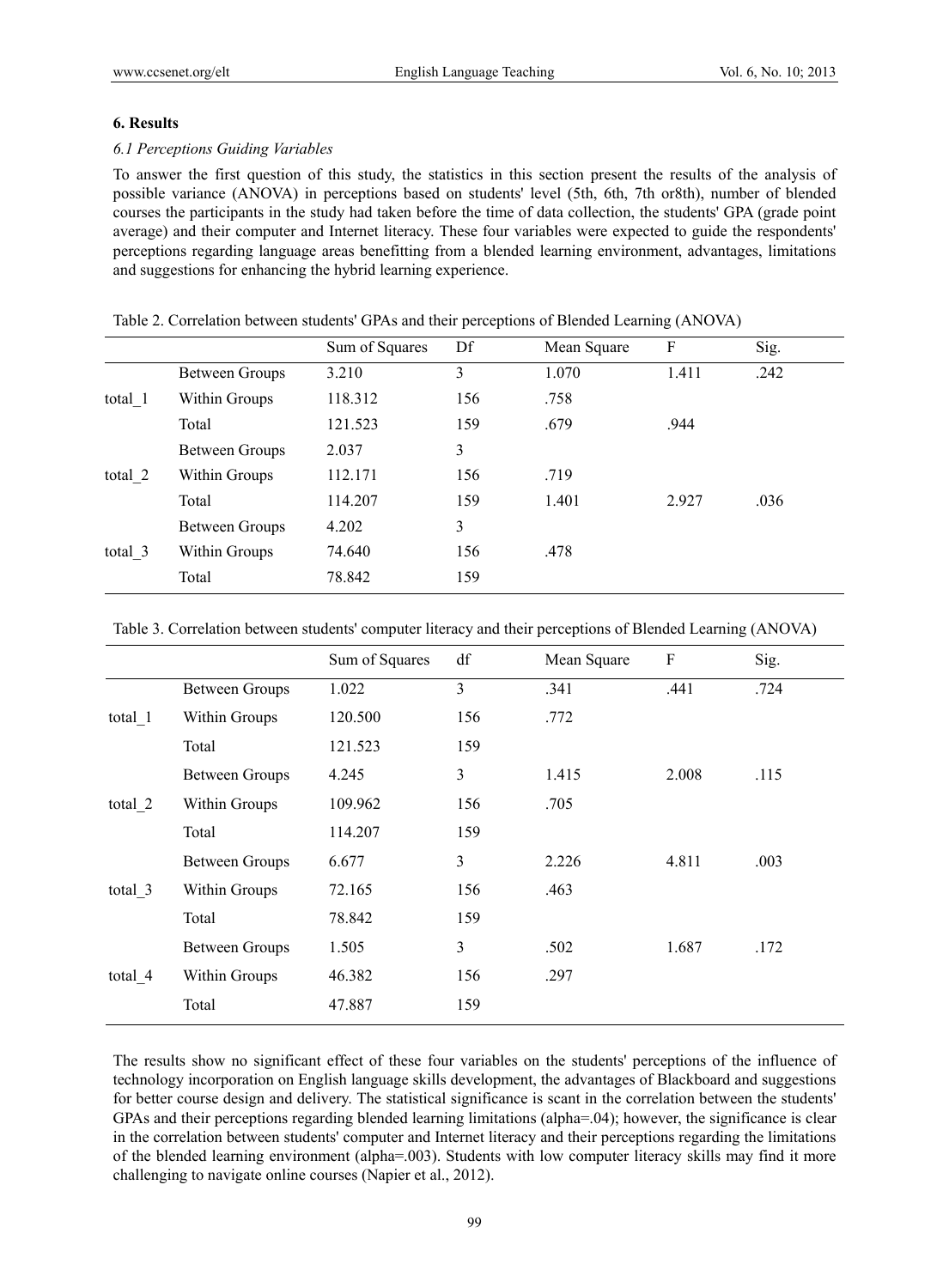## *6.2 Language Areas*

Table 4 below shows in order the language skills and areas in which the students in the English department believed blackboard helped enhance their learning.

|               | <b>SDA</b> |      | DA |               | NS |               | A  |      | <b>SA</b> |      | Mean    | St.D |
|---------------|------------|------|----|---------------|----|---------------|----|------|-----------|------|---------|------|
|               | N          | $\%$ | N  | $\frac{0}{0}$ | N  | $\frac{0}{0}$ | N  | $\%$ | N         | $\%$ |         |      |
| Reading       |            | 4.4  | 25 | 15.6          | 15 | 9.4           | 80 | 50   | 33        | 20.6 | 3.66A   | 1.10 |
| Vocabulary    | 13         | 8.1  | 19 | 11.9          | 20 | 12.5          | 71 | 44.4 | 37        | 23.1 | 3.62A   | 1.19 |
| Writing       | 15         | 9.4  | 39 | 24.4          | 12 | 7.5           | 55 | 34.4 | 39        | 24.4 | 3.40 NS | 1.33 |
| Spelling      | 14         | 8.8  | 29 | 18.1          | 24 | 15            | 66 | 41.3 | 27        | 16.9 | 3.39 NS | 1.21 |
| Listening     | 14         | 8.8  | 40 | 25            | 17 | 10.6          | 65 | 40.6 | 24        | 15   | 3.28 NS | 1.23 |
| Grammar       | 13         | 8.1  | 38 | 23.8          | 25 | 15.6          | 65 | 40.6 | 19        | 11.9 | 3.24 NS | 1.18 |
| Pronunciation | 27         | 16.9 | 47 | 29.4          | 28 | 17.5          | 42 | 26.3 | 16        | 10   | 2.83 NS | 1.26 |
| Speaking      | 21         | 31.1 | 56 | 35            | 29 | 18.1          | 38 | 23.8 | 16        | 10   | 2.82 NS | 1.22 |

|  | Table 4. Students' Perceptions of the Effect of Blended Learning on the Development of English Language Skills |
|--|----------------------------------------------------------------------------------------------------------------|
|  |                                                                                                                |

Reading skills rated the highest with amean of (3.66) followed by vocabulary building with amean of (3.62). Both areas, according to students' perceptions, unequivocally benefit mostfrom integrating the Blackboard learning management system into the traditional face-to-face mode of instruction. Other areas and skills, namely writing, spelling, listening, grammar, pronunciation, and speaking, reveal some skepticism among the subjects under investigation. All of these areas are observed to fall within the (Not Sure) response category by the students with variance in the degree of uncertainty in descending order as shown in the table. It is quite interesting to observe the students' perceptions of the effect of technology on writing and spelling

(3.40 and 3.39, respectively) and on pronunciation and speaking (2.83 and 2.82, respectively). Such findings reinforce the research instruments' validity and reliability.

# *6.3 Advantages*

Ten statements in the questionnaire explored the students' perceptions of the advantages of the blended learning experience from KKU EFL students' perspective.

|                             | <b>SDA</b> |               | DA |               | <b>NS</b> |               | A  |               | <b>SA</b> |               | Mean   | St.D |
|-----------------------------|------------|---------------|----|---------------|-----------|---------------|----|---------------|-----------|---------------|--------|------|
|                             | N          | $\frac{0}{0}$ | N  | $\frac{0}{0}$ | N         | $\frac{0}{0}$ | N  | $\frac{0}{0}$ | N         | $\frac{0}{0}$ |        |      |
| Develop comp. &net          | 7          | 4.4           | 9  | 5.6           | 12        | 7.5           | 82 | 51.3          | 50        | 31.3          | 3.99A  | 1.2  |
| Effective use of time       | 7          | 4.4           | 19 | 11.9          | 31        | 19.4          | 62 | 38.8          | 41        | 25.6          | 3.69A  | 1.1  |
| confident<br>More<br>online | 13         | 8.1           | 23 | 14.4          | 22        | 13.8          | 55 | 34.4          | 47        | 29.4          | 3.62A  | 1.2  |
| More effective modes        | 7          | 4.4           | 19 | 11.9          | 32        | 20            | 71 | 44.4          | 31        | 19.4          | 3.62A  | 1.1  |
| Useful feedback             | 9          | 5.6           | 25 | 15.6          | 22        | 13.8          | 67 | 41.9          | 37        | 23.1          | 3.61A  | 1.1  |
| Improves<br>communication   | 11         | 6.9           | 26 | 16.3          | 25        | 15.6          | 62 | 38.8          | 36        | 22.5          | 3.53A  | 1.2  |
| Interesting & useful        | 13         | 8.1           | 29 | 18.1          | 24        | 15            | 67 | 41.9          | 27        | 16.9          | 3.41NS | 1.1  |
| Authentic material          | 7          | 4.4           | 32 | 20            | 45        | 28.1          | 61 | 38.1          | 14        | 8.8           | 3.30NS |      |
| Self-paced learning         | 12         | 7.5           | 37 | 23.1          | 31        | 19.4          | 59 | 36.9          | 21        | 13.1          | 3.25NS | 1.1  |
| More convenient             | 36         | 22.5          | 41 | 25.6          | 20        | 12.5          | 40 | 25            | 23        | 14.4          | 2.83NS | 1.4  |

Table 5. Students' perceptions regarding the advantages of blended learning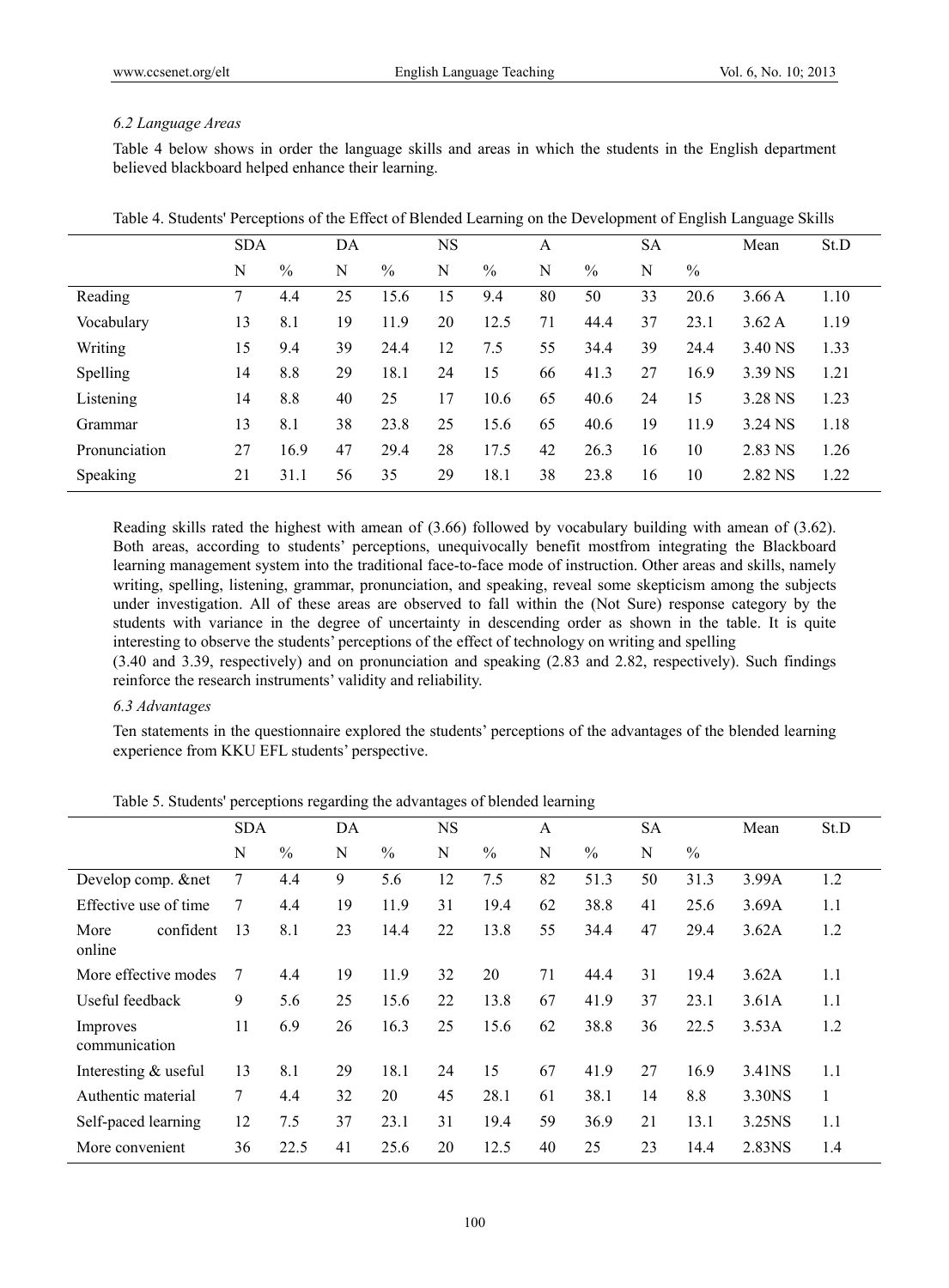As shown in the table, six important advantages were reported. The highest rated advantage was the development of students' computer and Internet skills followed by the effective use of time that results from the various Blackboard tools used for synchronous and asynchronous communication. The students also appreciated the advantage of the learning management system in enhancing their confidence, providing opportunities for useful feedback from both their instructors and their peers, and improving communication amongstudents and between students and their course instructors. They also agree with the statement that blended learning is more effective than the traditional face-to-face mode of instruction. However, the students' responses revealeduncertainty when they were asked if the blended learning was interesting, useful and convenient. They were also quite skepticalof the effectiveness of Blackboard'sability to facilitateaccess to authentic materials and provide tools and content that suit individual learning paces.

#### *6.4 Limitations*

In an attempt to explore the KKU EFL students' perceptionsof the limitations of the blended learning experience, nine statements were allotted to address this component.

|                            | <b>SDA</b>     |               | DA |               | <b>NS</b> |               | A  |               | <b>SA</b> |               | Mean        | St.D |
|----------------------------|----------------|---------------|----|---------------|-----------|---------------|----|---------------|-----------|---------------|-------------|------|
|                            | N              | $\frac{0}{0}$ | N  | $\frac{0}{0}$ | N         | $\frac{0}{0}$ | N  | $\frac{0}{0}$ | N         | $\frac{0}{0}$ |             |      |
| Connectivity<br>major      | 7              | 4.4           | 17 | 10.6          | 6         | 3.8           | 48 | 30            | 82        | 51.3          | 4.13        | 1.16 |
| problem                    |                |               |    |               |           |               |    |               |           |               | A           |      |
| Technical problems faced   | $\overline{4}$ | 2.5           | 33 | 20.6          | 19        | 11.9          | 60 | 37.5          | 44        | 27.5          | 3.66        | 1.15 |
|                            |                |               |    |               |           |               |    |               |           |               | A           |      |
| Preference<br>for<br>books | 12             | 7.5           | 38 | 23.8          | 26        | 16.3          | 40 | 25            | 44        | 27.5          | 3.41        | 1.31 |
| (hard)                     |                |               |    |               |           |               |    |               |           |               | <b>NS</b>   |      |
| E-learning less effective  | 14             | 8.8           | 31 | 19.4          | 27        | 16.9          | 57 | 35.6          | 31        | 19.4          | 3.37        | 1.24 |
|                            |                |               |    |               |           |               |    |               |           |               | $_{\rm NS}$ |      |
| Facilitates cheating       | 20             | 12.5          | 29 | 18.1          | 28        | 17.5          | 47 | 29.4          | 36        | 22.5          | 3.31        | 1.33 |
|                            |                |               |    |               |           |               |    |               |           |               | <b>NS</b>   |      |
| Difficult Bb instructions  | 20             | 12.5          | 52 | 32.5          | 29        | 18.1          | 40 | 25            | 19        | 11.9          | 2.91        | 1.24 |
|                            |                |               |    |               |           |               |    |               |           |               | <b>NS</b>   |      |
| Social isolation           | 18             | 11.3          | 56 | 35            | 33        | 20.6          | 32 | 20            | 21        | 13.1          | 2.88        | 1.23 |
|                            |                |               |    |               |           |               |    |               |           |               | <b>NS</b>   |      |
| Difficult and frustrating  | 31             | 19.4          | 77 | 48.1          | 26        | 16.3          | 16 | 10            | 10        | 6.3           | 2.35        | 1.09 |
|                            |                |               |    |               |           |               |    |               |           |               | <b>NS</b>   |      |
| No computer access         | 49             | 30.6          | 58 | 36.3          | 16        | 10            | 24 | 15            | 13        | 8.1           | 2.33        | 1.27 |
|                            |                |               |    |               |           |               |    |               |           |               | <b>NS</b>   |      |

Table 6. Student's perceptions ofthe limitations and problems of Blended Learning

According to Davies (1989), actual system use is influenced by the behavioral intentions of the users, which are guided by their perceptions of the ease of using this system and its usefulness.Therefore, investigating the limitations of using Blackboard from the users' perspective can reveal significant insights intothe effectiveness of the experience and the factors inhibiting e-learning (Faqeeh, 2011). The salient limitations reported in this study were Internet connectivity (4.13) and the technical problems (3.66) encounteredby Blackboard users. The other limitations provided in the questionnaire statements were not rated in the same manner as the first two. These are related to the natural tendency and preference of learners to use books rather than technology, the problem of cheating facilitation, the difficulty of Blackboard's inbuilt or teachers' instructions, social isolation, computer illiteracy, and access to private computers. All of these limitations occur in the uncertainty category. In other words, the students are not sure that these limitations create difficulty or prohibit their involvement in using technology for learning. This finding is consistent with Alhawiti (2011), whose study observed that "poor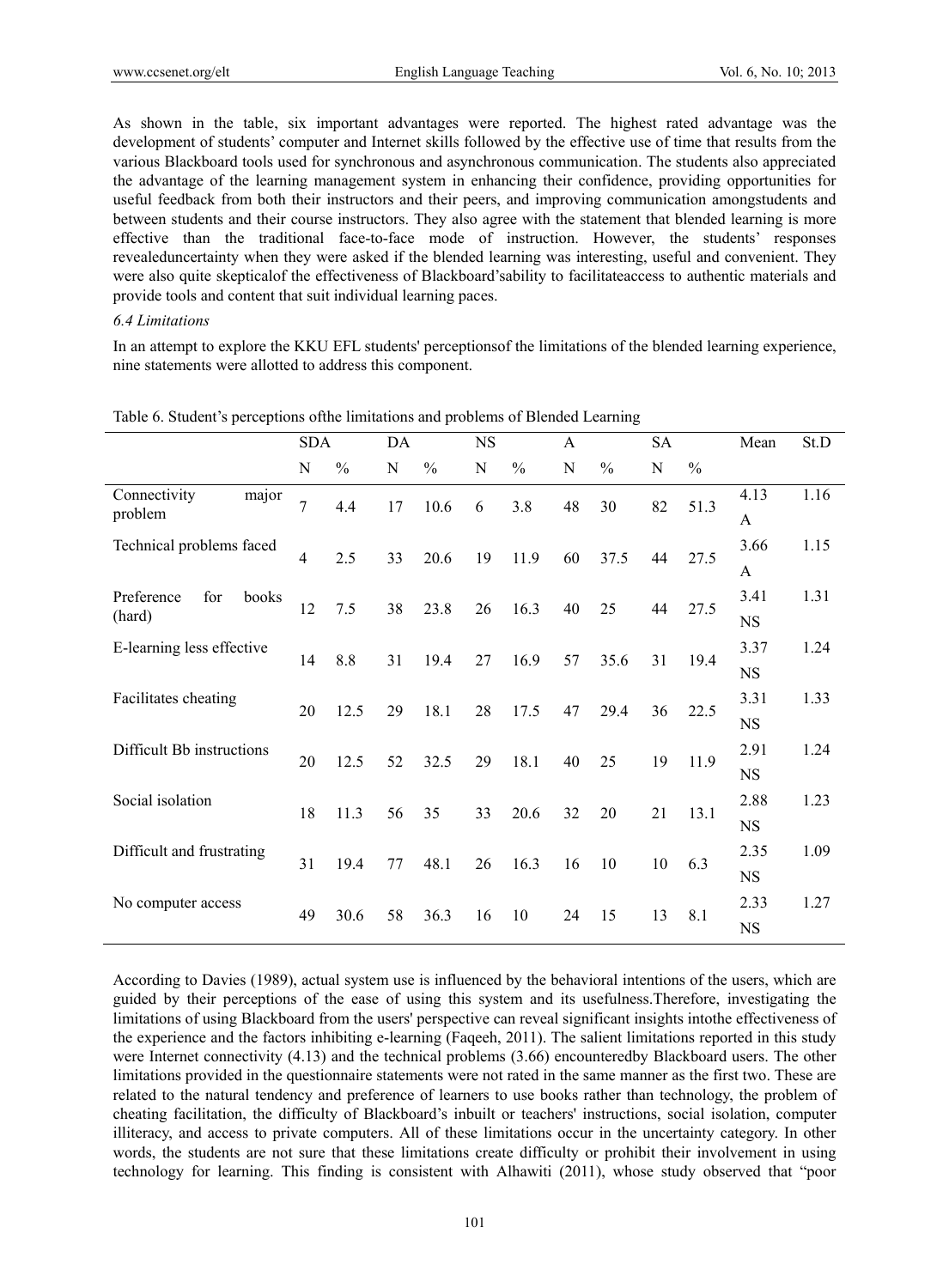technical expertise and infrastructure are the major barriers that prevent faculty members from adopting online education," let alone the students.

### *6.5 Suggestions*

With the goal of improving the quality of the blended learning setting in the KKU English department, students' suggestions were surveyed in this study using two methods of data collection: Likert-scale statements and open-ended questions.

|                                      | <b>SDA</b> |               | DA             |               | <b>NS</b> |               | A  |               | <b>SA</b> |               | Mean              | St.D |
|--------------------------------------|------------|---------------|----------------|---------------|-----------|---------------|----|---------------|-----------|---------------|-------------------|------|
|                                      | N          | $\frac{0}{0}$ | N              | $\frac{0}{0}$ | N         | $\frac{0}{0}$ | N  | $\frac{0}{0}$ | N         | $\frac{0}{0}$ |                   |      |
| Solving<br>technical prob.           | Ι.         | 0.6           |                |               | 14        | 8.8           | 42 | 26.3          | 103       | 64.4          | 4.53<br>SA        | 0.70 |
| Providing<br>proper training         | 6          | 3.8           | $\overline{4}$ | 2.5           | 11        | 6.9           | 52 | 32.5          | 87        | 54.4          | 4.31<br>A         | 0.97 |
| Rewarding<br>the<br>distinguished    | 8          | 5             | 6              | 3.8           | 18        | 11.3          | 35 | 21.9          | 93        | 58.1          | 4.24<br>A         | 1.11 |
| Increasing<br>number of labs.        | 9          | 5.6           | 11             | 6.9           | 21        | 13.1          | 44 | 27.5          | 75        | 46.9          | 4.03<br>A         | 1.17 |
| Decreasing<br>blended hours          | 17         | 10.6          | 38             | 23.8          | 31        | 19.4          | 28 | 17.5          | 46        | 28.8          | 3.30<br>NS        | 1.38 |
| Increasing<br><b>Blended courses</b> | 33         | 20.6          | 32             | 20            | 21        | 13.1          | 41 | 25.6          | 33        | 20.6          | 3.05<br><b>NS</b> | 1.45 |

Table 7. Students' suggestions for improving the Blended Learning experience

The statistics support the findings of the previous component on limitations. What were considered limitations in the previous section are suggestions for improvement regarding solving technical problems (4.53), providing proper training (4.31) and increasing the number of e-learning labs. These three suggestions scored the highest among all suggestions. An important suggestion supported by the respondents is rewarding distinguished performance by students and teachers (4.24). The last two suggestions are related to the amount of learning that should be provided online in a blended environment. Decreasing blended-learning hours (3.30) and increasing blended courses (3.05) are rated the lowest in this sectionand reveal uncertainty among KKU EFL learners regarding the size of the technological component in the instructional process.

# **7. Discussion**

## *7.1 Blended Learning and English Language Skills Development*

Table (2) answers the second question of the study by presenting English language skills and areas believed by students to have been positively influenced by partial employment of technology in L2 instruction. High ratings in reading and vocabulary may be attributed to the manner in which online teaching is practiced by most instructors in the English department. The majority of them, according to e-learning deanship evaluations, post the course material to students in either a Word or pdf format for reading. *Reading* appears to be understood by students as simple browsing through the course website looking for announcements, posts to discussion boards if any, and course materials for the purpose of doing an assignment. This indicates that reading as a set of skills such as previewing, scanning, skimming, etc., was not what students meant when they voiced their perceptions regarding reading.

Vocabulary ranked the second highest most likely because students are not only exposed to the academic genre of the textbook but also to instructional, social and argumentative types of texts. Moreover, course links frequently lead students outside the course material, and all such multi-modal resources are lexically loaded. The result is more exposure to new vocabulary and more opportunities for vocabulary development and use.

All remaining skills and areas occur below the mean (3.50) and above the mean (2.50). This is the uncertainty category in which statistics reveal that the students are not sure whether writing, spelling, listening, grammar,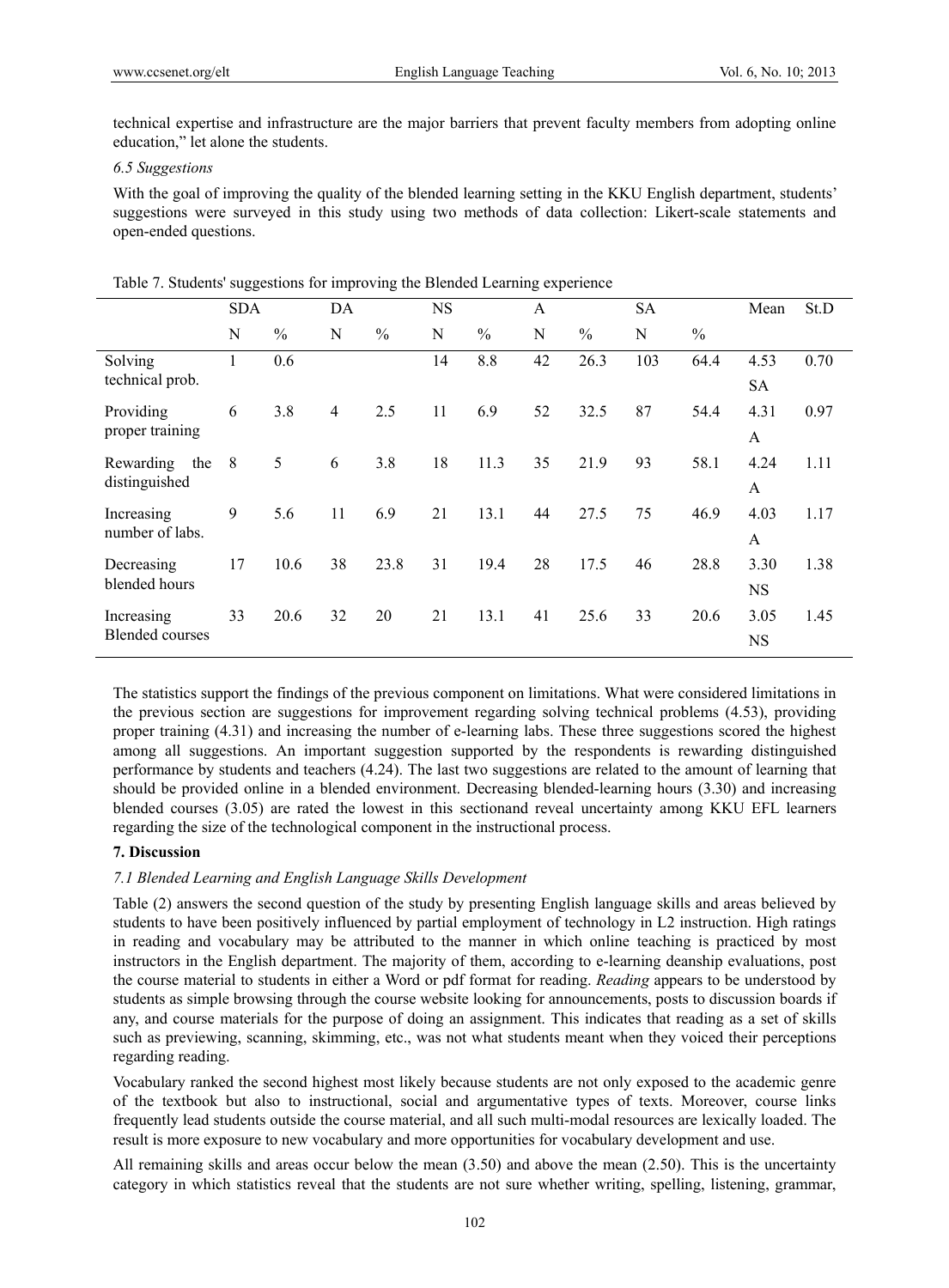pronunciation, and speaking can really be enhanced by incorporating technological pedagogy as a part of language instruction. This finding again reveals the possible inadequacy of English language instructors' employing technology. Previous studies confirm the advantage of using technology to support writing, listening, grammar and speaking skills. Warschauer and Liaw (2011) argue that the development and diffusion of software for producing, uploading, downloading and playing digital audio files (i.e., podcasts) render the flexible use of a wide range of audio materials easier than ever for language learners. Miyazoe and Anderson (2012) report in a paper the qualitative changes in writing proficiencies in response to using three online writing tools, i.e., discussion forums, blogs and wikis, in an EFL blended-format course. Ibrahim and Yusoff's study (2012) indicated that the students in their study observed that using wiki in a blended learning environment facilitated theirreceiving feedback and improvedspeech delivery in a public speaking course.Nutta's (1998) study showed that for all levels of English proficiency, the computer-based students scored significantly higher on open-ended tests covering the structures in question than the teacher-directed students.

The low rating that pronunciation and speaking skills received in students' perceptions may also be attributed to the inadequate utilization of interactive tools integrated into Blackboard learning management systems. Different synchronous and asynchronous tools are available that can maximize interaction opportunities and ultimately lead to improving students' pronunciation and speaking.

Another interpretation is the inability of students to cope with the abrupt pedagogical transition from traditional teacher-led teaching to technologically enhanced learning. Students are accustomed to the physical presence of their instructors in the classroom and feel more comfortable learning pronunciation and speaking in a face-to-face setting.

For further confirmation of the results of the first component, an additional survey was administered to fifty level 6 and level 7 students three months after the administration of the first survey. The students were requested to order the skills and areas in relation to how blended learning enhanced their own learning experiences. The new survey results corroborated the SPSS analysis results with 75% of the respondents placing reading and vocabulary at the top and pronunciation and speaking at the bottom of the scale. The same interpretation provided at the beginning of this section applies to this finding.

## *7.2 Advantages of E-Learning*

The statistical presentation of data meant to answer the third question of the study is revealing and corroborates similar previous studies. Of the ten options measuring KKU EFL students' perceptions of the advantages of blending technology and face-to-face instruction, six statements clearly emphasize the students' growth with relatively high mean scores (3.99, 3.69, 3.62, 3.61, and 3.53). The intensive contact with Blackboard obviously helps students in developing their computer and Internet skills. Students are learning by doing. Students also appear to have observed the importance of Blackboard in their time management. Technology renders it easy for learners to properly manage their learning time by adhering to assignment deadlines, contacting their instructors online for queries and academic consultations with no time restrictions, and immediate updates regarding learning and assessment activities, etc.

Students' confidence appears to be reinforced using technology for language learning. Students'contributions to discussion boards, the possibility of repeated listening and watching of online recordings, and the private space to make mistakes enhance students' confidence.

The other advantages emphasized by KKU EFL students are "useful feedback" and "more opportunities for communication" with instructors and peers. In fact, "feedback" falls under effective communication between instructors and their students. Emails, chat, instant messaging, SMS, discussion boards, feedback on students' assignments, journals, wikis and collaborative projects by students are all available tools on Blackboard that are obviously used for practical feedback and effective communication.

The last four statements are categorized by the statistical analysis results under the (Not Sure) category,which indicates students' hesitancy to judge. Perhaps the generality and vagueness of these statements can explain the respondents' hesitant perceptions. The statements asking whether Blended learning is "interesting, useful, and convenient" sound general to students at this juncture becausethe students have not yet acquired the critical ability to voice their satisfaction/dissatisfaction with the new mode of instruction. The responses to the statements that are meant to elicit students' opinions regarding the significant contribution of Blackboard in providing access to authentic materials and promoting self-paced learning opportunities indicate uncertainty. This ambivalence may be attributed either to the semantic vagueness of the statements or to the inadequacy and ineffectiveness of current online teaching practices in the KKU English department. These two interpretations are not mutually exclusive. Uncertainty regarding Blackboard's advantage of providing easy access to authentic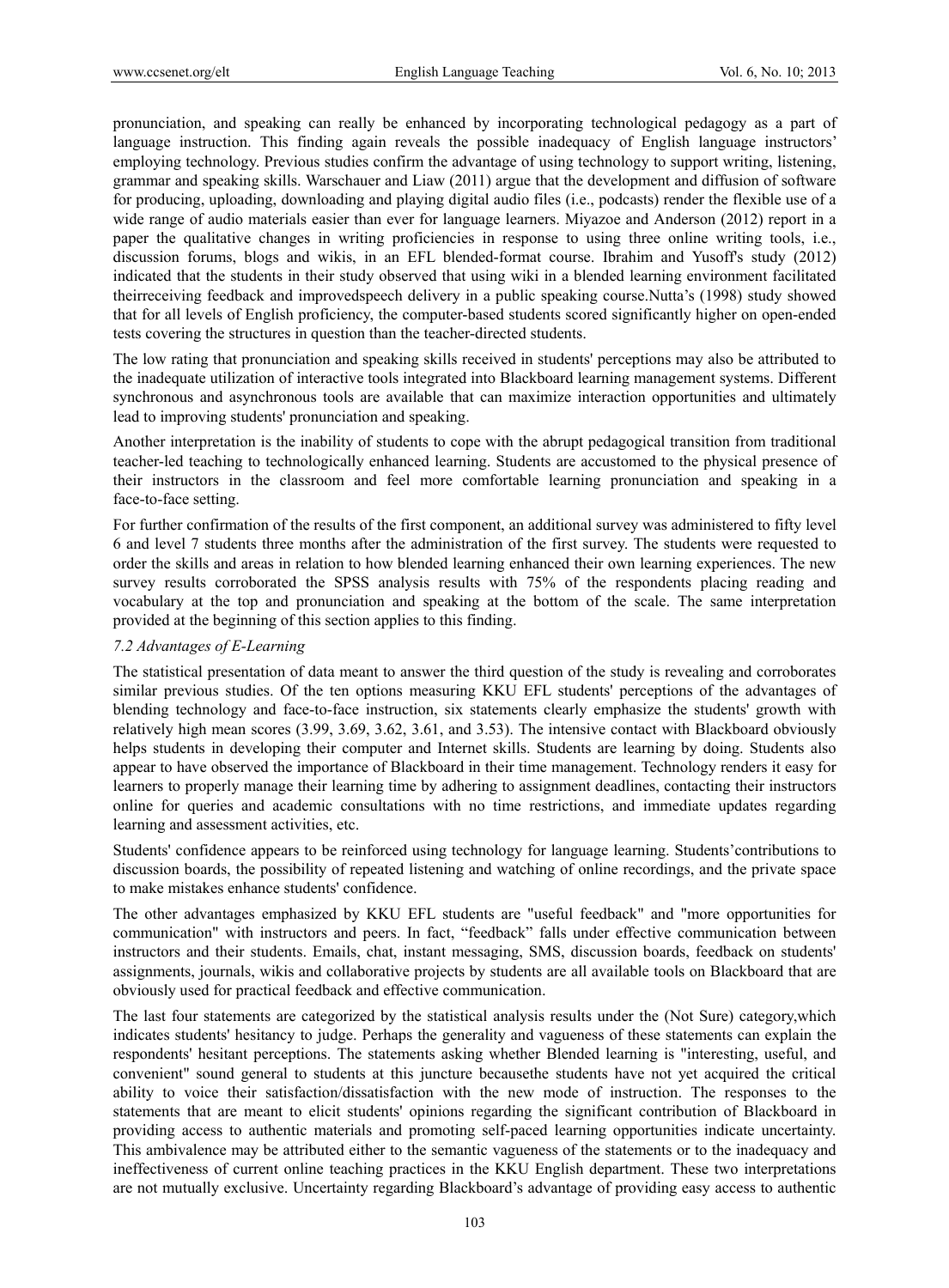online materials and supporting self-based learning is an indicator of instructors' failure to develop their students' awareness of the basic functions of learning management systems.

The qualitative analysis of the students' responses to the open-ended question regarding the advantages of Blended learning strongly support the analysis presented in this section. Many more advantages were mentioned; however, the order of their frequency is not substantially different from the SPSS analysis.

## *7.3 Limitations and Problems*

The third question of this study investigates the KKU EFL students' perceptions of the limitations and problems they encounter as a result of taking blended courses. Nine statements were presented in the survey in this category, and the students were requested to express their opinions using the five-point Likert Scale as explained in the methodology section. Of these nine statements, Internet connectivity problems and technical problems rated the highest and were the most serious challenges. This finding is quite significant and must be seriously considered by institutions before and during introduction of technology to EFL students if students are to accept technology in their learning. In a recent survey conducted at KKU by the ROI Institute (Canada), lack of technical skills was the first barrier to success from the students' perspective (Schell and Phillips, 2012). This survey included samples of students from different colleges and programs in the university. Moreover, in the students' answers to the open-ended question regarding the problems and limitations of the e-learning mode, 48% of the students mentioned technical and Internet problems as the major challenge to their successful learning via Blackboard.

The remaining limitations and problems as shown in table (4) are less significant. However, the manner in which statistical analysis presents them requires a deeper interpretation and more reflection because all of the rest of the responses are categorized under (NS) responses according to the analysis scale. These problems are listed in order from highest to lowest: the students' preference for books rather than online references, their feelings regarding the ineffectiveness of e-learning, the ease of cheating, the difficulty in understanding some of the Blackboard instructions, social isolation, a feeling of frustration and the problem of not owning personal computers. These problems most likely occur as a result of the first two major problems: Internet connectivity and technical problems. All of these limitations from the students' perspective that fall under the (uncertainty) category maybe interpreted as natural result of inconvenient online practices by both faculty and students. In other words, current practices in online teaching and learning do not contribute effectively to an environment conducive to optimal Blended Learning.

The open-ended question elicited more limitations and problems that appear to be valid. Eleven students considered Blackboard burdensome, nine respondents mentioned the restricted time for assignment submission as a challenge, eight respondents highlighted the insufficiency of labs compared to the numbers of students at the university, six responses stigmatized e-learning as a waste of time, and significantly, five respondents believed that blending technology with face-to-face learning minimizes students' real contact with their courses.

Users' acceptance and readiness to use technology are crucial to academic institutions if these institutions want their learners tohave positive attitudes and become active technology users. If a technology-assisted system such as Blackboard is to be perceived by the user or student as an appropriate alternative to classroom instruction, it must demonstrate its usefulness so that the student considers it useful (Fageeh, 2011).

The gloomy situation of Blended Learning in the English department is alarming and requires rapid interference. Eighty-eightrespondents (55%) felt that both synchronous and asynchronous interactions using Blackboard were less effective than face-to-face interactions in the classroom.

Eighty-four respondents (52.5%) preferred to learn from the physical course book rather than from the course website. Eighty-three students (52%) believed that e-learning facilitates cheating and plagiarism. Fifty-nine students (37%) expressed their frank perceptions that the instructions on Blackboard are difficult to follow. Instructors must improve the quality of their teaching in a Blended Learning course. According to the e-learning deanship evaluation report on blended courses in the English department of the college of languages and translation in the second semester of 2013, only 39% of the instructors passed the requirements, meaning that 61% failed to meet the requirements established by the university for blended courses.

All of these figures indicate the general dissatisfaction among students with their experience with Blended Learning thusfar. The students' voices must be heard by the administration and faculty members, especially because nearly 65% of the courses in the English program appear to be blended and 30% of classes and activities are supposed to be taught virtually.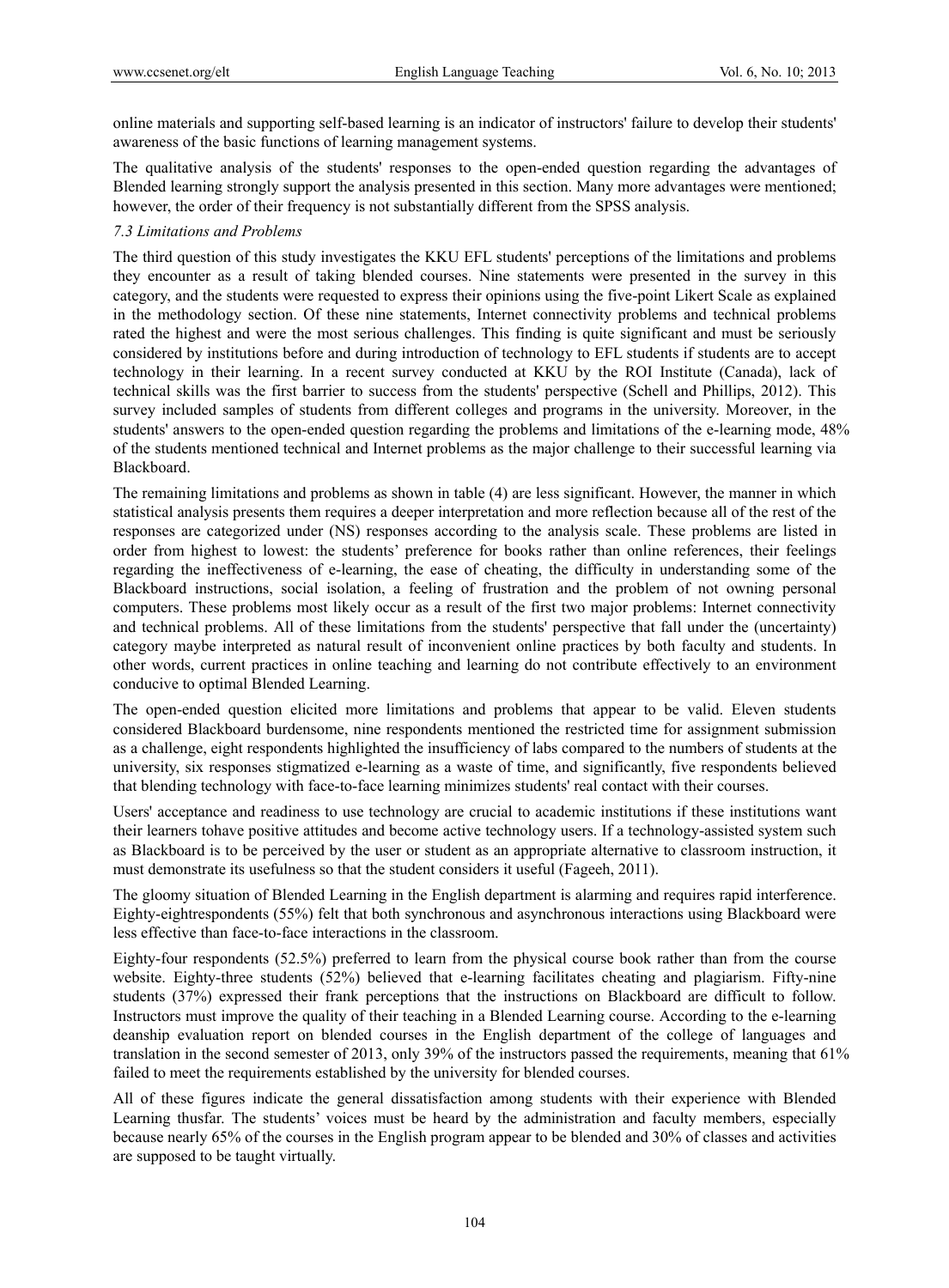## *7.4 Students' Suggestions*

The centrality of students in the instructional process has become integral in academic institutions of higher education today. Surveying students'suggestions for improving their learning environment is expected to be crucial in enhancing students'satisfaction. According to Seymour (1972), "Developing many happy satisfied customers, whether they are students, parents of students, alumni, or industry employer[s], should be a primary goal of higher education. Thus, focusing on enhancing the customer satisfaction at colleges and universities is crucial in developing customer value".

This theme encompasses the KKU EFL student' opinions regarding the suggestions they proposed to enhance the usefulness and ease of use of Blackboard for Blended Learning. Table (5) shows the students' suggested priorities for a better Blended Learning environment. Solving the students' technical problems, providing them with proper training, and increasing the number of labs are believed by students to be key suggestions for creating an environment conducive to successful and fruitful Blended Learning. That students agree with these suggestions indicates their dissatisfaction with the manner in which the current infrastructure serves their desired purposes. Recognition of students' distinguished performance is effective in contributing to their increased use of technological systems for learning. Bandura (1986) notes, "It is difficult to conceive of a society populated with people who are completely unmoved by the respect, approval, and reproof of others".

The students' responses to the open-ended question regarding their suggestions to improve the Blended Learning experience are consistent with their responses in Likert Scale statements. However, more interesting suggestions appear in the qualitative data. Seven percent of the respondents' suggested cancelling Blackboard because of its uselessness. Providing the students with personal computers was another important suggestion supported by 6% of the respondents. Five percent of the respondents were frank enough to suggest encouraging their instructors to use Blackboard, which is an indication of the students' evaluation of their teachers' attitudes toward using technology for language learning. Schell and Phillips (2012), in their KKU study that measured the effect of ROI of e-learning, identified several barriers preventing faculty from using e-learning:

- a. Lack of time to develop e-learning
- b. Lack of incentives to use e-learning
- c. Concern regarding cheating
- d. Concern regarding the quality of learning
- e. Lack of knowledge regarding e-learning and tools

The responses to the suggestions of "decreasing virtual hours" and 'increasing blended courses' are neither supported nor rejected by the students. These responses occur in the uncertainty area most likely because the institution's making a decision on these two issuesis likely to influence the status of Blended learning with consequences unknown to students. Students are not sure whether decreasing blended hours or increasing blended courses is going to help them. If Blended learning hours are decreased, students may lose the advantage of not going to the campus on Wednesdays. Similarly, increasing the number of blended courses may lead to aggravating students' suffering with an experience with which they are not fully satisfied as demonstrated in the "Limitations" component.

## **8. Conclusion**

Blended Learning remains a relatively new concept at many academic institutions; however, recent research appears to indicate that when "appropriately" implemented, blended learningcan significantly improve the learning experience (Marsh, 2012). The present study has contributed to proving the strengths of blended language learning for EFL learners. The first two components of this study demonstrate how Blended Learning can contribute to bridging the gap between teaching and learning. No matter the quality of Blended Learning practice in the KKU English department, participants in this study consistently noted the clear advantages of this new experience in widening their reading opportunities and enriching their English vocabulary. They do not disagree that Blended Learning can enhance their writing, spelling, listening, grammar, pronunciation and speaking skills, which indicates that the possibility of enhancing these skills exists, not yet, however, to their satisfaction. Moreover, the component on advantages clearly demonstrates how Blended Learning provides an environment for more effective employment of indirect language learning strategies (Oxford, 1990) such as meta-cognitive strategies (arranging and planning learning), affective strategies (confidence enhancement), and social strategies (cooperating with others). The limitations and problems rated and identified by students can be controlled by the institution. Some of these limitations and problems are technical, others are related to students' readiness, and some maybe caused by how the online activities are handled by instructors. Both students and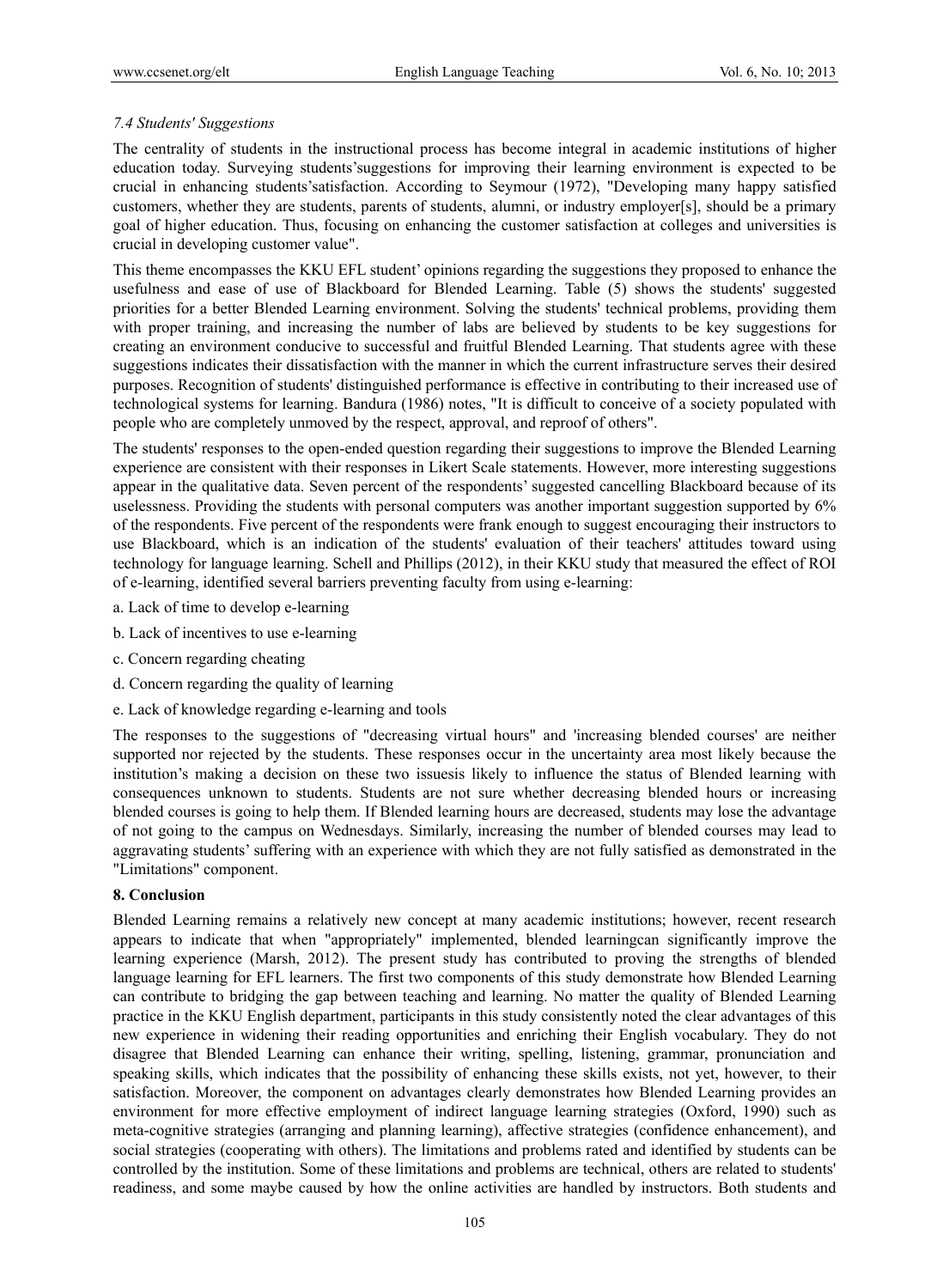instructors require appropriate orientation and training. The limitations and problems mentioned by students indicate a general feeling of dissatisfaction. These limitations and problems caused more than half of the students to believe that Blended Learning is less effective than face-to-face learning. Such perceptions must be taken quite seriously by both the English program management and e-learning deanship at King Khalid University. To address these problems, students' suggestions for solving their technical problems, providing proper training to students, increasing the number of labs, recognizing excellent performance of instructors and students, etc., should be translated into an action plan and a road map to enhance the effectiveness of using Blended Learning to create supportive learning opportunities for language learners.

#### **References**

- Adas, D., & Wafa, A. S. (2011). Students' perceptions towards blended learning environmentusing the OCC. *An Najah Univ. J. Res. (Humanities), 25*(6), 1682-1710.
- Al-Dosari, H. (2011). Faculty members and students perceptions of e-learning in theEnglish Department: A project evaluation. *Journal of Social Sciences*, *7*(3), 391-407.
- Alebaikan, R. A. (2010). Perceptions of Blended Learning in Saudi Universities. Unpublished PhD dissertation, University of Exeter.
- Alebaikan, R., & Troudi, S. (2010). Online discussion in blended courses at Saudi Universities*. Procedia Social and Behavioral Sciences, 2*(2010), 507-514. http://dx.doi.org/10.1016/j.sbspro.2010.03.054
- Al-Harbi, K. A. (2010). E-learning in the Saudi tertiary education: Potential and challenges. *Applied Computing and Informatics, 9*(2011), 31-46. http://dx.doi.org/10.1016/j.aci.2010.03.002
- Alhawiti, M. M. (2011). Faculty Perceptions about Attributes and barriers Impacting the diffusions of Inline Education in Two Saudi Universities. Unpublished PhD dissertation, Indiana State University.
- Al-Mansour, N. S., & Al-Shorman, R. A. (2011). The effect of computer-assisted instruction on Saudi University students' learning of English. *Journal of King Saud University – Languages and Translation.* http://dx.doi:10.1016/j.jksult.2009.10.001
- Alshwiah, A. A. S. (2009). The effects of a blended learning strategy in teaching vocabulary on premedical students' achievement, satisfaction and attitude toward English Language, M.A. Thesis, Arabian Gulf University.
- Artino Jr., A. R. (2010). Online or face to face learning? Exploring the personal factors that predict students' choice of instructional format. *Internet and Higher Education, 13,* 272-276.
- Badawi, M. F. (2009). Using blended learning for enhanced EFL prospective teachers' pedagogical knowledge and performance. *Conference Paper: Learning & Language – The spirit of the Age*. Cairo: Ain Shams University.
- Bandura, A. (1986). Social Foundations of Thought and Action. *Englewood Cliffs.* NJ: Prentice Hall.
- Behjat, F., Yamini, M., & Bagheri, M. S. (2012). Blended learning: A ubiquitous learning environment for reading comprehension. *International Journal of English Linguistics*, *2*(1), http://dx.doi.org/10.5539/ijel.v2n1p97
- Bendania, A. (2011). Teaching and learning online: King Fahd university of Petroleum and Minerals (KFUPM) Saudi Arabia, case study. *International Journal of Arts & Sciences, 4*(8), 223-241.
- Brew, L. S. (2008). The role of student feedback in evaluating and revising a blended learning course. *Internet and Higher Education, 11,* 98-105.
- Davis, F. (1989). Perceived usefulness, perceived ease of use, and user acceptance ofinformation technology. *MIS Quarterly,* 21.
- Esani, M. (2010). Moving from face-to-face to online teaching. *Clinical Laboratory Science, 23,* 187-190.
- Fageeh, A. I. (2011). EFL students' readiness for e-learning: Factors influencing e-learners acceptance of the BLACKBOAD in a Saudi university. *The jaltcall journal, 7*(1), 19-42.
- Ginns, P., & Ellis, R. (2007). Quality in blended learning: Exploring the relationships between on-line and face-to-face teaching and learning. *Internet and Higher Education, 10,* 53-64.
- McCarthy, M. A., & Murphy, E. A. (2010). Blended learning: Beyond initial uses to helping to solve real-world academic problems. *Journal of College Education & Learning, 7*(6), 67-70.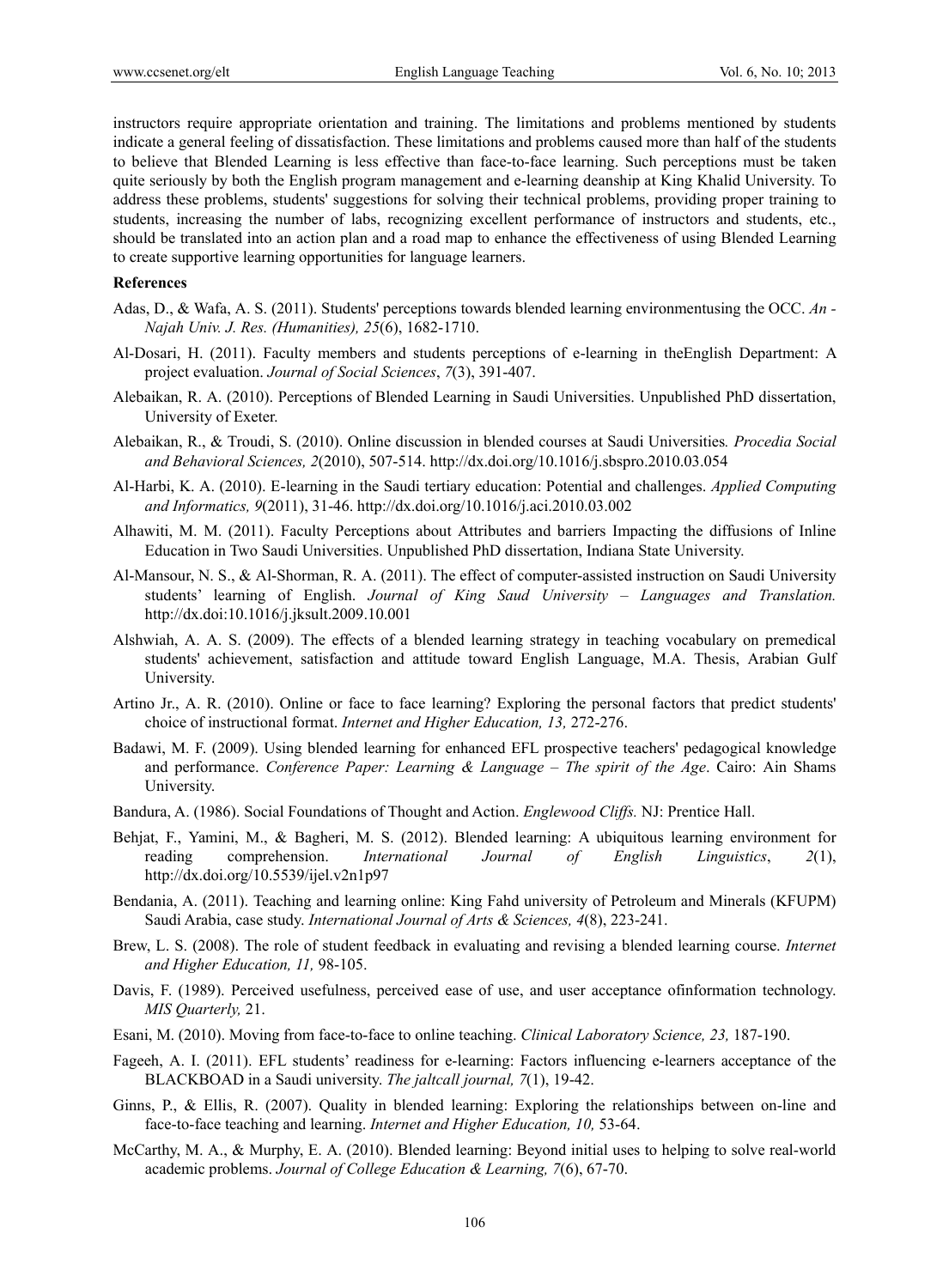- Ibrahim, A. H., & Yusoff, Z. S. (2012). Teaching public speaking in a blended learning environment. *International Journal of Social Science and Humanity, 2*(6), 573-576.
- Metcalf, L. B. (2003). *Blended eLearning: Integrating Knowledge, Performance Support and Online Learning.* Massachusetts: HRD Press Inc.
- Marsh, D. (2012). *Blended Learning Creating Learning Opportunities for Language Learners*. Cambridge: Cambridge University Press.
- Miyazoe, T., & Anderson, T. (2009). Learning outcomes and students' perceptions of online writing: simultaneous implementation of a forum, blog, and wiki in an EFL blended learning setting. *System, 38*(2010), 185-199. http://dx.doi.org/10.1016/j.system.2010.03.006
- Mortera-Gutierrez, F. J. (2005). Faculty best practices using blended learning in e-learning and face-to-face interaction. The annual conference on teaching and learning. The board regents of the University of Wisconsin System.
- Napier, N. P., Dekhane, S., & Smith, S. (2011). Transitioning to blended learning: Understanding student and faculty perceptions. *Journal of Asynchronous Learning Networks, 15*(1), 20-32.
- Nutta, J. (1998). Is computer-based grammar instruction as effective as teacher-directedgrammar instruction for teaching L2 structures? *CALICO Journal, 16*(1), 49-62.
- Oxford, R. L. (1990). Language Learning Strategies: What Every Teacher Should Know. Boston: Heinle & Heinle.
- Schell, S., & Phillips, J. (2012). Measuring the Impact and ROI of eLearning, King Khalid University, ROI Institute, Canada. Retrieved from http://elc.kku.edu.sa/en/node/3/2653
- Seymour, D. T. (1993). *On Q: Causing Quality in Higher Education* (pp. 42). Phoenix, AZ: Orxy Press.
- Towndrow, P., & Cheers, C. (2003). Learning to communicate effectively in English through blended e-learning. *Teaching and Learning*, *24*(1), 55-66.
- Warschauer, M., & Liaw, M. (2011). Emerging technologies for autonomous language learning. *Studies in Self-Access Learning Journal*, *2*(3), 107-118.
- Yilmaz-Soylu, B. A. (2008). Development of a scale on learners' views on blended learning and its implementation process. *Internet and Higher Education*, 26-32.

### **Appendix**

Part I

Questionnaire

Dear student,

This questionnaire aims at exploring your opinion regarding the use of blended e-learning in teaching certain courses: advantages, limitations and suggestions for improvement. You are kindly requested to fill out this questionnaire and return to us as soon as possible. Your objective and truthful answers will help us get a realistic assessment of this experience.

Thanks

Part I

- 1. Level: …………………
- 2. GPA: ………………….
- 3. Number of blended courses you have taken so far: …………

4. How do you rate your computer literacy?

| Weak | Good | Very Good | $\angle$ Excellent |
|------|------|-----------|--------------------|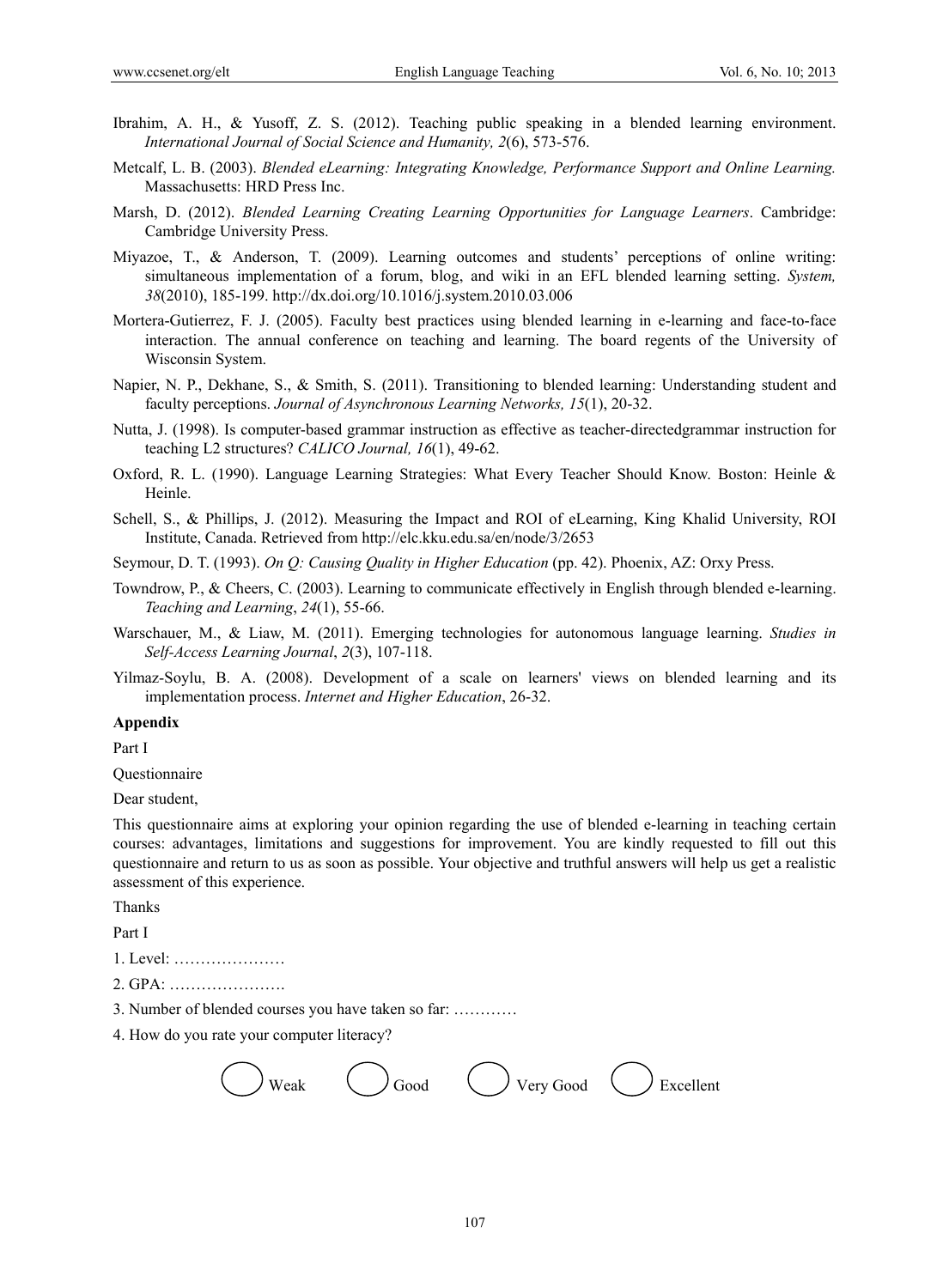| 5. Do you have a computer at home?                                       | Yes     | No                  |
|--------------------------------------------------------------------------|---------|---------------------|
| 6. Do you have access to the internet at home?                           | Yes     | N <sub>0</sub>      |
| 7. Where do you prefer to use the internet for                           |         |                     |
| e-learning?                                                              | At home |                     |
|                                                                          |         | At the university   |
|                                                                          |         | At an internet café |
| 8. Do you enjoy talking with others about e-learning?                    | Yes     | N <sub>0</sub>      |
| 9. Do you agree with those who say that<br>e-learning is a waste of time | Yes     | N <sub>0</sub>      |

## Part II

For each of the statements below, please indicate the extent of your agreement or disagreement by ticking  $(\sqrt{})$  the appropriate box. Where, SA= strongly agree, A= agree, UD= undecided, DA= disagree, SDA= strongly disagree.

| Statement     |                                                                                                                                                | <b>SA</b> | $\mathsf{A}$ | <b>UN</b> | DA  | <b>SDA</b> |
|---------------|------------------------------------------------------------------------------------------------------------------------------------------------|-----------|--------------|-----------|-----|------------|
|               | 1. I think that using e-learning helps me to improve my<br>listening skills.                                                                   |           |              |           |     |            |
|               | 2. I think that using e-learning helps me to improve my<br>speaking skills                                                                     |           |              |           |     |            |
|               | 3. I think that using e-learning helps me to improve my<br>reading skills.                                                                     |           |              |           |     |            |
|               | 4. I think that using e-learning helps me to improve my<br>writing skills                                                                      |           |              |           |     |            |
|               | 5. I think that using e-learning helps me to improve my<br>pronunciation.                                                                      |           |              |           |     |            |
|               | 6. I think that using e-learning helps me to improve my<br>spelling.                                                                           |           |              |           |     |            |
| anguage areas | 7. I think that using e-learning helps me to improve my<br>grammar.                                                                            |           |              |           |     |            |
|               | 8. I think that using e-learning helps me to improve my<br>vocabulary.                                                                         |           |              |           |     |            |
| Statement     |                                                                                                                                                | <b>SA</b> | $\mathsf{A}$ | UN        | DA. | <b>SDA</b> |
|               | 9. E-Learning is more convenient for me than face-to-face<br>learning.                                                                         |           |              |           |     |            |
|               | 10. E-Learning improves communication between students<br>and teachers.                                                                        |           |              |           |     |            |
| Advantages    | 11. E-Learning makes teaching and learning more<br>effective; because it integrates all forms of media, print,<br>audio, video, and animation. |           |              |           |     |            |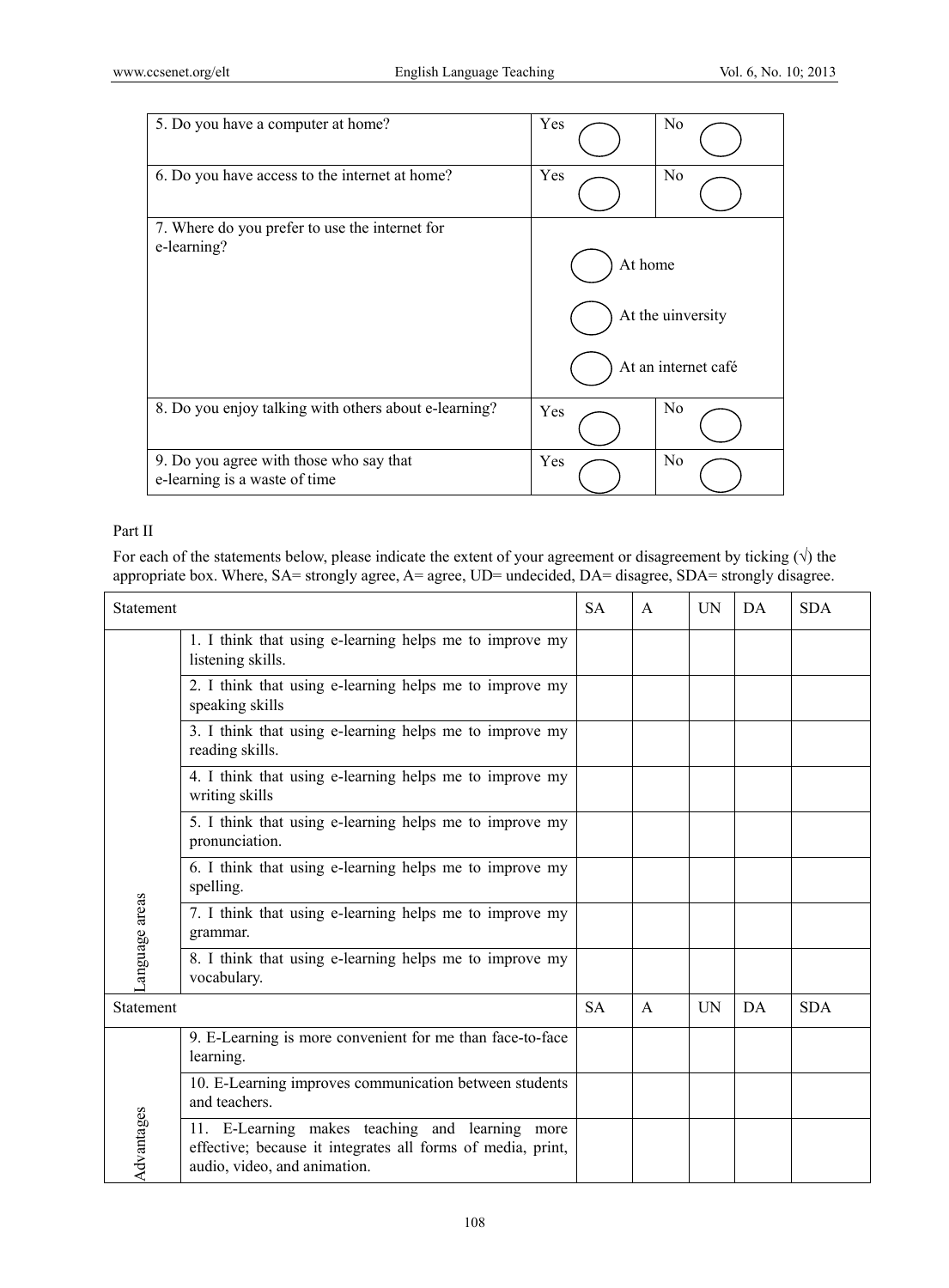|             | 12. I find e-learning interesting and useful.                                                                                                 |           |   |           |    |            |
|-------------|-----------------------------------------------------------------------------------------------------------------------------------------------|-----------|---|-----------|----|------------|
|             | 13. I like e-learning because I can work according to my<br>own pace.                                                                         |           |   |           |    |            |
|             | 14. E-learning helps me to develop knowledge of<br>computer and internet.                                                                     |           |   |           |    |            |
|             | 15. I feel more confident when I use English online than<br>when I use it in the class.                                                       |           |   |           |    |            |
|             | 16. E-learning helps me to use time effectively.                                                                                              |           |   |           |    |            |
|             | 17. I benefit from the feedback given by my instructor<br>through Blackboard.                                                                 |           |   |           |    |            |
|             | 18. E-learning gives me access to authentic second<br>language materials.                                                                     |           |   |           |    |            |
| Statement   |                                                                                                                                               | <b>SA</b> | A | UN.       | DA | <b>SDA</b> |
|             | 19. I think socially isolated when I use e-learning.                                                                                          |           |   |           |    |            |
|             | 20 E-Learning is difficult to handle and therefore<br>frustrating to use.                                                                     |           |   |           |    |            |
|             | 21. Slow internet connectivity is a major problem I face in<br>using e-learning.                                                              |           |   |           |    |            |
|             | 22. I face technical problems when I use e-learning.                                                                                          |           |   |           |    |            |
| Limitations | 23. I prefer to learn from the book rather than from the<br>course website.                                                                   |           |   |           |    |            |
|             | 24. E-Learning facilitates cheating and plagiarism.                                                                                           |           |   |           |    |            |
|             | 25. Both synchronous and asynchronous interaction<br>through Blackboard are less effective than face-to-face<br>interaction in the classroom. |           |   |           |    |            |
|             | 26. I do not have a computer and therefore I find it difficult<br>to use e-learning.                                                          |           |   |           |    |            |
|             | 27. The instructions provided on Blackboard are difficult<br>to follow.                                                                       |           |   |           |    |            |
| Statement   |                                                                                                                                               | SA        | A | <b>UN</b> | DA | SDA        |
|             | 28. Our department should increase the number of online<br>blended courses.                                                                   |           |   |           |    |            |
|             | 29. The number of internet labs should be increased.                                                                                          |           |   |           |    |            |
| Suggestions | 30. All technical problems should be solved.                                                                                                  |           |   |           |    |            |
|             | 31. E-learning training should be provided to all students.                                                                                   |           |   |           |    |            |
|             | 32. Our department should reduce the number of<br>e-learning courses.                                                                         |           |   |           |    |            |
|             | 33. Rewarding the distinguished users of e-learning.                                                                                          |           |   |           |    |            |

1. In your opinion, what are the advantages of e-learning?

..................................................................................................................................................................................... ..................................................................................................................................................................................... ..................................................................................................................................................................................... .....................................................................................................................................................................................